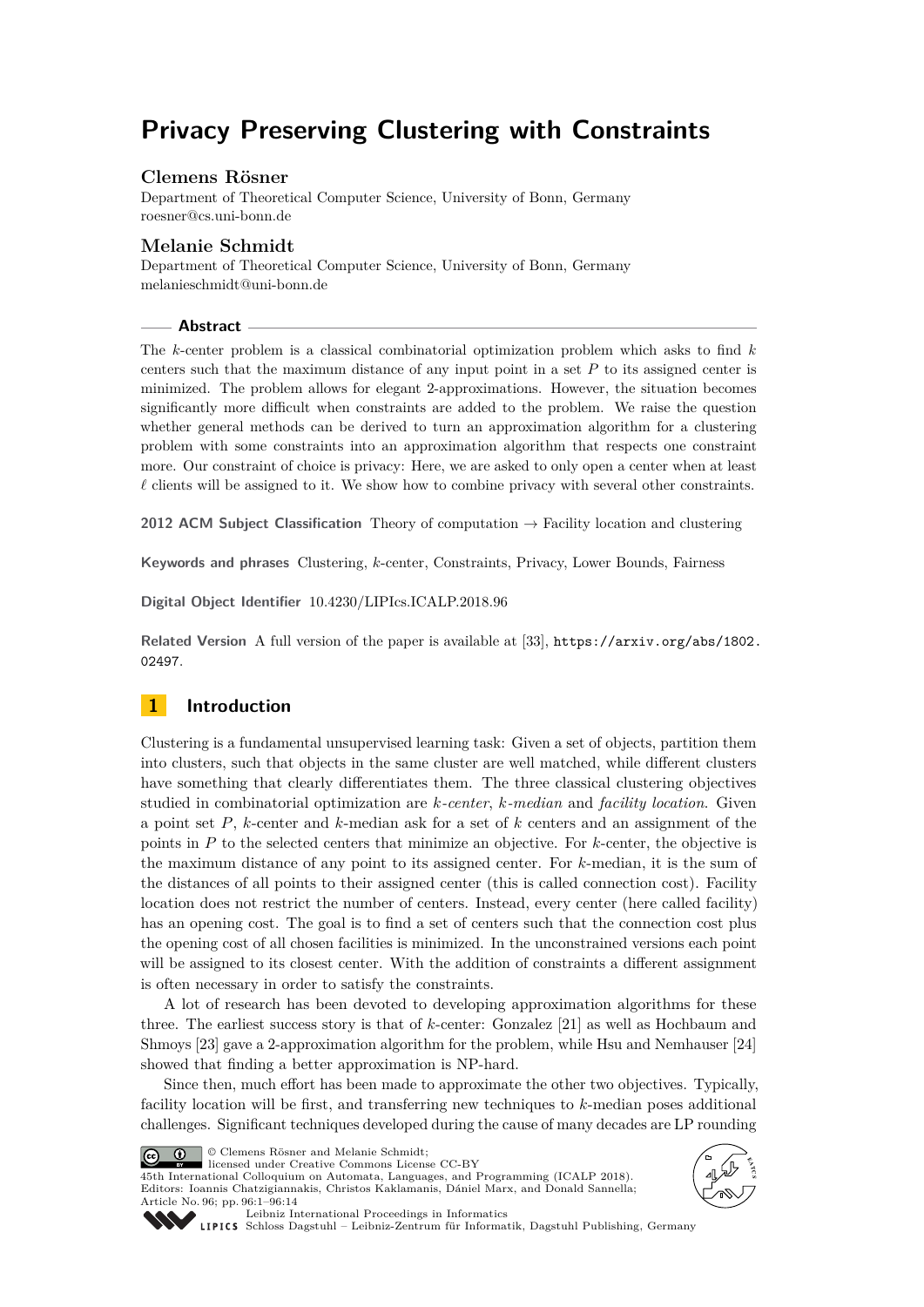#### **96:2 Privacy Preserving Clustering with Constraints**

techniques [\[11,](#page-12-0) [34\]](#page-13-5), greedy and primal dual methods [\[25,](#page-13-6) [26\]](#page-13-7), local search algorithms [\[6,](#page-12-1) [29\]](#page-13-8), and, more recently, the use of pseudo-approximation [\[32\]](#page-13-9). The currently best approximation ratio for facility location is 1.488 [\[31\]](#page-13-10), while the best lower bound is 1.463 [\[22\]](#page-13-11). For *k*-median, the currently best approximation algorithm achieves a ratio of  $2.675+\epsilon$  [\[9\]](#page-12-2), while the best lower bound is  $1 + \frac{2}{e} \approx 1.736$  [\[25\]](#page-13-6).

While the basic approximability of the objectives is well studied, a lot less is known once constraints are added to the picture. Constraints come naturally with many applications of clustering, and since machine learning and unsupervised learning methods become more and more popular, there is an increasing interest in this research topic. It is one of the troubles with approximation algorithms that they are often less easy to adapt to a different scenario than some easy heuristic for the problem, which was easier to understand and implement in the first place. Indeed, it turns out that adding constraints to clustering often requires fundamentally different techniques for the design of approximation algorithms and is a very new challenge altogether.

A good example for this is the *capacity* constraint: Each center *c* is now equipped with a capacity  $u(c)$ , and can only serve  $u(c)$  points. This natural constraint is notoriously difficult to cope with; indeed, the standard LP formulations for the problems have an unbounded integrality gap. Capacitated *k*-center was first approximated with uniform upper bounds [\[8,](#page-12-3) [28\]](#page-13-12). Local search provides a way out for facility location, leading to 3- and 5-approximations for uniform [\[1\]](#page-12-4) and non-uniform capacities [\[7\]](#page-12-5), and preprocessing together with involved rounding proved sufficient for *k*-center to obtain a 9-approximation [\[15,](#page-12-6) [5\]](#page-12-7). However, the choice of techniques that turned out to work for capacitated clustering problems is still very limited, and indeed *no* constant factor approximation is known to date for *k*-median.

And all the while, new constraints for clustering problems are proposed and studied. In *private* clustering [\[3\]](#page-12-8), we demand a lower bound on the number of points assigned to a center. As stated in [\[2,](#page-12-9) [3\]](#page-12-8) this ensures a certain anonymity and is motivated through the need to obtain data privacy. The more general form where each cluster has an individual lower bound is called clustering *with lower bounds* [\[4\]](#page-12-10). *Fair* clustering [\[14\]](#page-12-11) assumes that points have a protected feature (like gender), modeled by a color, and that we want clusters to be fair in the sense that the ratios between points of different colors is the same for every cluster. Clustering *with outliers* [\[12\]](#page-12-12) assumes that our data contains measurement errors and searches for a solution where a prespecified number of points may be excluded from the cost computation. Other constraints include fault tolerance [\[27\]](#page-13-13), matroid or knapsack constraints [\[13\]](#page-12-13), must-link and cannot-link constraints [\[35\]](#page-13-14), diversity [\[30\]](#page-13-15) and chromatic clustering constraints [\[18,](#page-13-16) [19\]](#page-13-17).

The abundance of constraints and the difficulty to adjust methods for all of them individually asks for ways to *add* a constraint to an approximation algorithm in an oblivious way. Instead of adjusting and reproving known algorithms, we would much rather like to take an algorithm as a black box and ensure that the solution satisfies one more constraint in addition. This is a challenging request. We start the investigation of such add-on algorithms by studying the privacy constraint. Indeed, we develop a method to add the privacy constraint to approximation algorithms for constraint *k*-center problems. That means that we use an approximation algorithm as a subroutine and ensure that the final solution will additionally respect a given lower bound. The method has to be adjusted depending on the constraint, but it is oblivious to the underlying approximation algorithm used for that constraint.

This works for the basic *k*-center problem (giving an algorithm for the private *k*-center problem), but we also show how to use the method when the underlying approximation algorithm is for *k*-center with outliers, fair *k*-center and capacitated *k*-center. We also demonstrate that our method suffices to approximate *strongly private k*-center, where we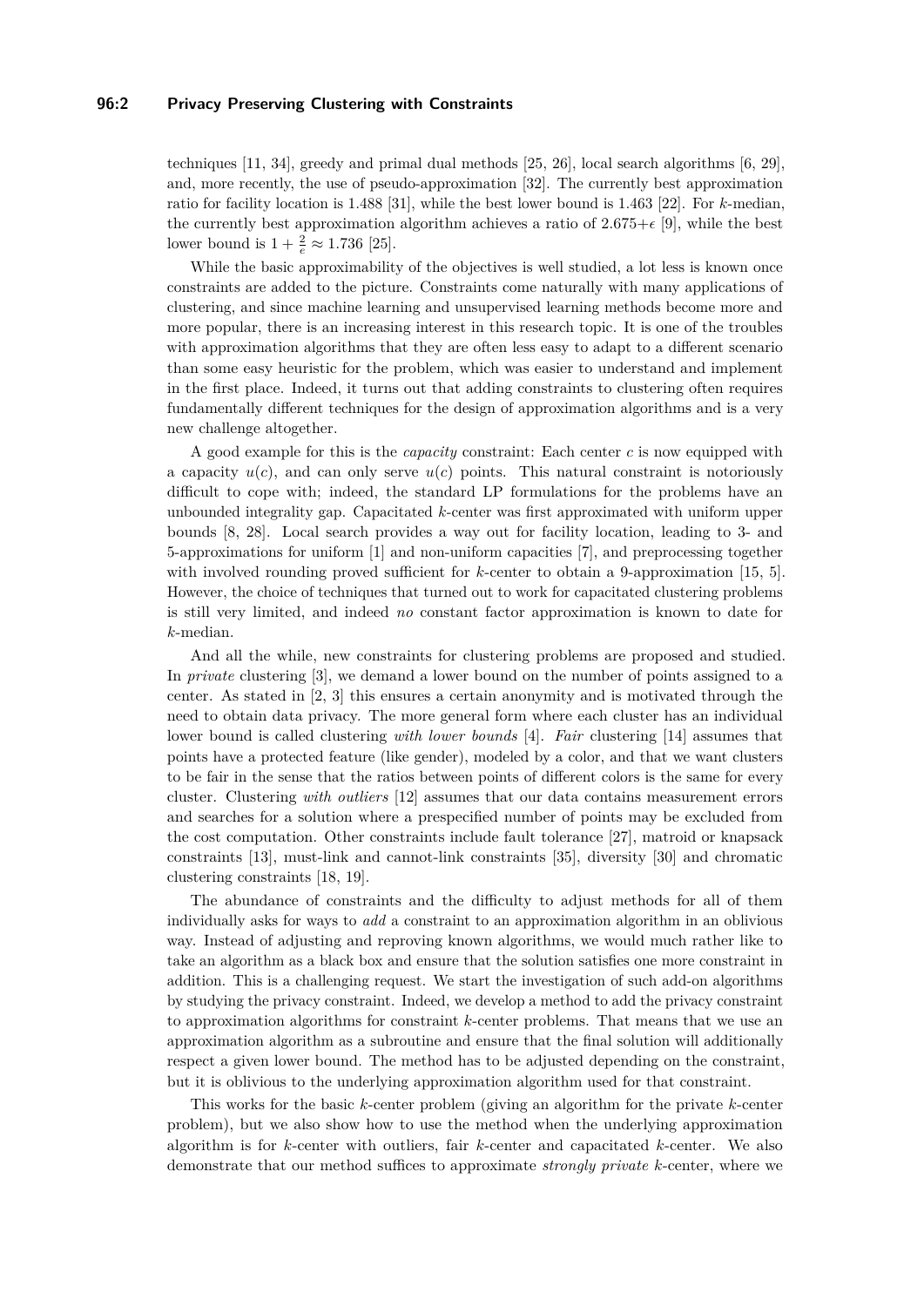assume a protected feature like in fair clustering, but instead of fairness, now demand that a minimum number of points of each color is assigned to each open center to ensure anonymity for each class individually.

**Our Technique.** The general structure of the algorithm is based on standard thresholding [\[23\]](#page-13-2), i.e., the algorithm tests all possible thresholds and chooses the smallest for which it finds a feasible solution. For each threshold, it starts with the underlying algorithm and computes a non private solution. Then it builds a suitable network to shift points to satisfy the lower bounds. The approximation ratio of the method depends on the underlying algorithm and on the structure of this network.

The shifting does not necessarily work right away. If it does not produce a feasible solution, then using the max flow min cut theorem, we obtain a set of points for which we can show that the clustering uses too many clusters (and can thus not satisfy the lower bounds). The algorithm then recomputes the solution in this part. Depending on the objective function, we have to overcome different hurdles to ensure that the recomputation works in the sense that it a) makes sufficient progress towards finding a feasible solution and b) does not increase the approximation factor. The process is then iterated until we find a feasible solution.

**Results.** We obtain the following results for multiple combinations of privacy with other constraints. Note that our definition of *k*-center (see [§2\)](#page-4-0) distinguishes between the set of points *P* and the set of possible center locations *L*. This general case is also called the *k*-supplier problem, while classical *k*-center often assumes that  $P = L$ . Our reductions can handle the general case (with a slight increase in approximation ratio); whether the resulting algorithm is then for *k*-center or *k*-supplier thus depends on the evoked underlying algorithm.

- We obtain a 4-approximation for private *k*-center with outliers (5 for the supplier version).  $\equiv$ This matches the best known bounds [\[3\]](#page-12-8) ([\[4\]](#page-12-10) for the supplier version (this also holds for non-uniform lower bounds)).
- We compute an 11-approximation for private capacitated *k*-center (i.e., centers have a lower bound *and* an upper bound), and a 8-approximation for private uniform capacitated *k*-center (where the upper bounds are uniform, as well). The best known bounds for these two problems are 9 and 6 [\[17\]](#page-13-18). For the supplier version we obtain a 13-approximation which matches the best known bound [\[17\]](#page-13-18) (for uniform upper bounds a 9-approximationalgorithm is known [\[17\]](#page-13-18)).
- We achieve constant factor approximations for private capacitated/uncapacitated and fair *k*-center/*k*-supplier clustering. The approximation factor depends on the *balance* of the input point set and the type of upper bounds, it ranges between 10 in the uncapacitated case where for each color *c* the number of points with color *c* is an integer multiple of the number of points with the rarest color and 325 in the general supplier version with non-uniform upper bounds. To the best of our knowledge, all these combinations have not been studied before.
- Along the way, we propose constant factor algorithms for general cases of fair clustering. While [\[14\]](#page-12-11) introduces a pretty general model of fairness, it only derives approximation algorithms for inputs with two colors and a balance of  $1/t$  for an integer  $t$ . We achieve ratios of 14 and 15 for the general fair *k*-center and supplier problem, respectively.
- Finally, we propose the *strongly private k-center problem*. As in the fair clustering problem, the input here has a protected feature like gender, modeled by colors. Now instead of a fair clustering, we aim for anonymity for each color, meaning that we have a lower bound for each color. Each open center needs to be assigned this minimum number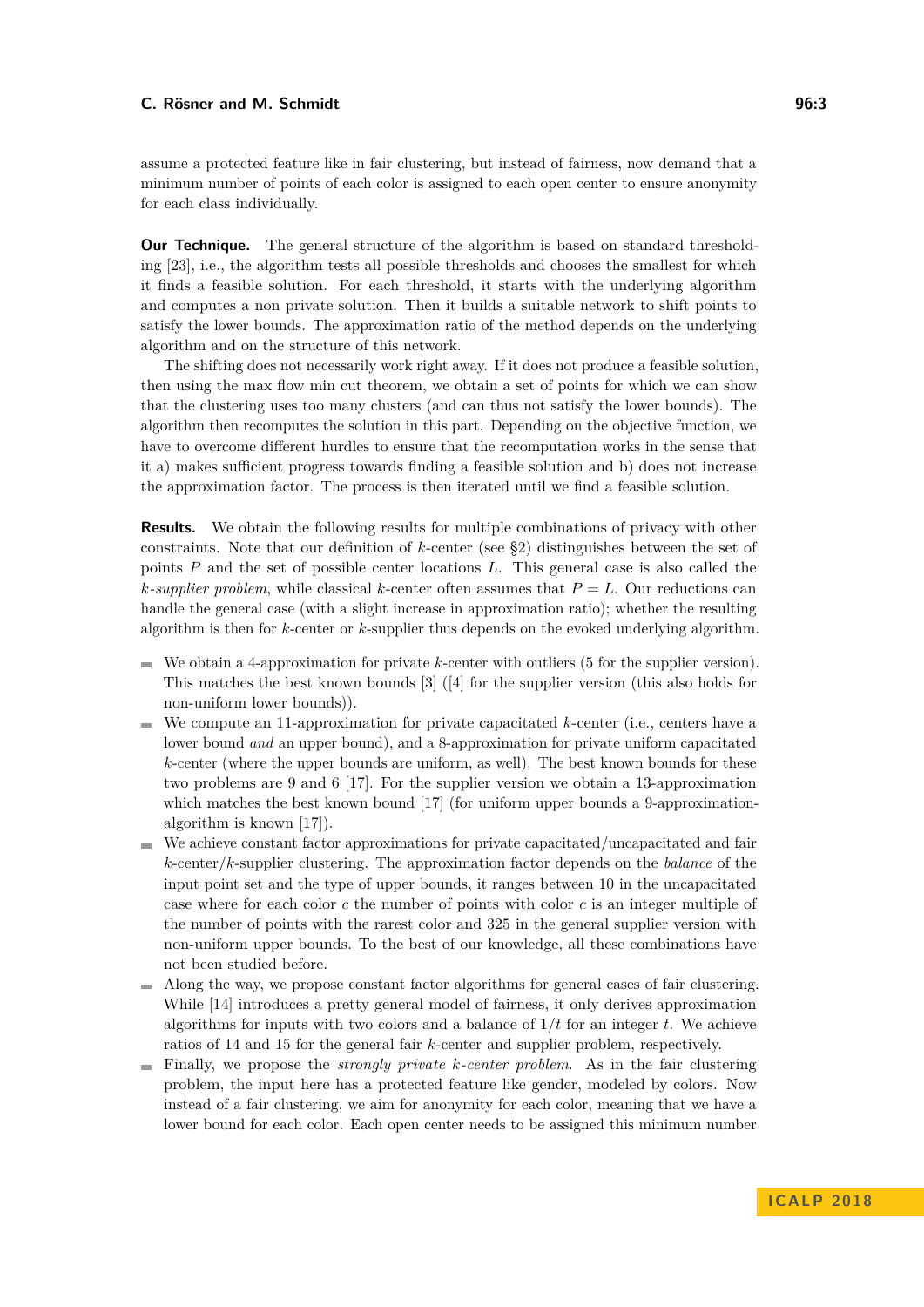#### **96:4 Privacy Preserving Clustering with Constraints**

|                      | Vanilla | Capacities |             |             | Fair Subset Partition      |                                  |
|----------------------|---------|------------|-------------|-------------|----------------------------|----------------------------------|
|                      |         | uniform    | non-uniform | Outlier     | $rac{r}{r} \in \mathbb{N}$ | general                          |
| $k$ -center          | 2 [23]  | 6 [28]     | 9 [5]       | $2 \; [10]$ | 2 [14]                     | 12 (full version Thm.22 $[33]$ ) |
| $k$ -supplier 3 [23] |         |            | 11 [5]      | 3[12]       |                            |                                  |

<span id="page-3-0"></span>**Table 1** An overview on the approximation results that we combine with privacy.

of points for each color. To the best of our knowledge, this problem has not been studied before; we obtain a 4-approximation as well as a 5-approximation for the supplier version.

Since our method does not require knowledge of the underlying approximation algorithm, the approximation guarantees improve if better approximation algorithms for the underlying problems are found. There is also hope that our method could be used for new, not yet studied constraints, with not too much adjustment.

**Related Work.** The unconstrained *k*-center problem can be 2-approximated [\[21,](#page-13-1) [23\]](#page-13-2), and it is NP-hard to approximate it better [\[24\]](#page-13-3). The *k*-supplier problem can be 3-approximated [\[23\]](#page-13-2), and this is also tight.

Capacitated *k*-center was first approximated with uniform upper bounds [\[8,](#page-12-3) [28\]](#page-13-12). Two decades after the first algorithms for the uniform case, [\[15\]](#page-12-6) provided the first constant factor approximation for non-uniform capacities. The algorithm was improved and applied to the *k*-supplier problem in [\[5\]](#page-12-7). In contrast to capacities, *lower* bounds are less studied. The private *k*-center problem is introduced and 2-approximated in [\[3\]](#page-12-8), and non-uniform lower bounds are studied in [\[4\]](#page-12-10). The *k*-center/*k*-supplier problem with outliers is 3-approximated in [\[12\]](#page-12-12) alongside approximations to other robust variants of the *k*-center problem. The approximation factor for the *k*-center problem with outliers was improved to 2 in [\[10\]](#page-12-14).

The fair *k*-center problem was introduced in [\[14\]](#page-12-11). The paper describes how to approximate the problem by using an approximation for a subproblem that we call fair subset partition problem. Algorithms for this subproblem are derived for two special cases where the number of colors is two, and the points are either perfectly balanced or the number of points of one color is an integer multiple of the number of points of the other color.

These are the constraints for which we make use of known results. We state the best known bounds and their references in Table [1.](#page-3-0) Approximation algorithms are also e.g. known for fault tolerant *k*-center [\[27\]](#page-13-13) and *k*-center with matroid or knapsack constraints [\[13\]](#page-12-13).

Relatively little is known about the combination of constraints. Cygan and Kociumaka [\[16\]](#page-13-19) give a 25-approximation for the capacitated *k*-center problem with outliers. Aggarwal et. al [\[3\]](#page-12-8) give a 4-approximation for the private *k*-center problem with outliers. Ahmadian and Swamy [\[4\]](#page-12-10) consider the combination of *k*-supplier with outliers with (non-uniform) lower bounds and derive a 5-approximation. The paper also studies the *k*-supplier problem with outliers (without lower bounds), and the min-sum-of-radii problem with lower bounds and outliers. Their algorithms are based on the Lagrangian multiplier preserving primal dual method due to Jain and Vazirani [\[26\]](#page-13-7).

Ding et. al [\[17\]](#page-13-18) study the combination of capacities and lower bounds as well as capacities, lower bounds and outliers by generalizing the LP algorithms from [\[5\]](#page-12-7) and [\[16\]](#page-13-19) to handle lower bounds. They give results for several variations, including a 6-approximation for private capacitated *k*-center and a 9-approximation for private capacitated *k*-supplier.

Friggstad, Rezapour, Salavatipour [\[20\]](#page-13-20) consider the combination of uniform capacities and non-uniform lower bounds for *facility location* and obtain bicriteria approximations.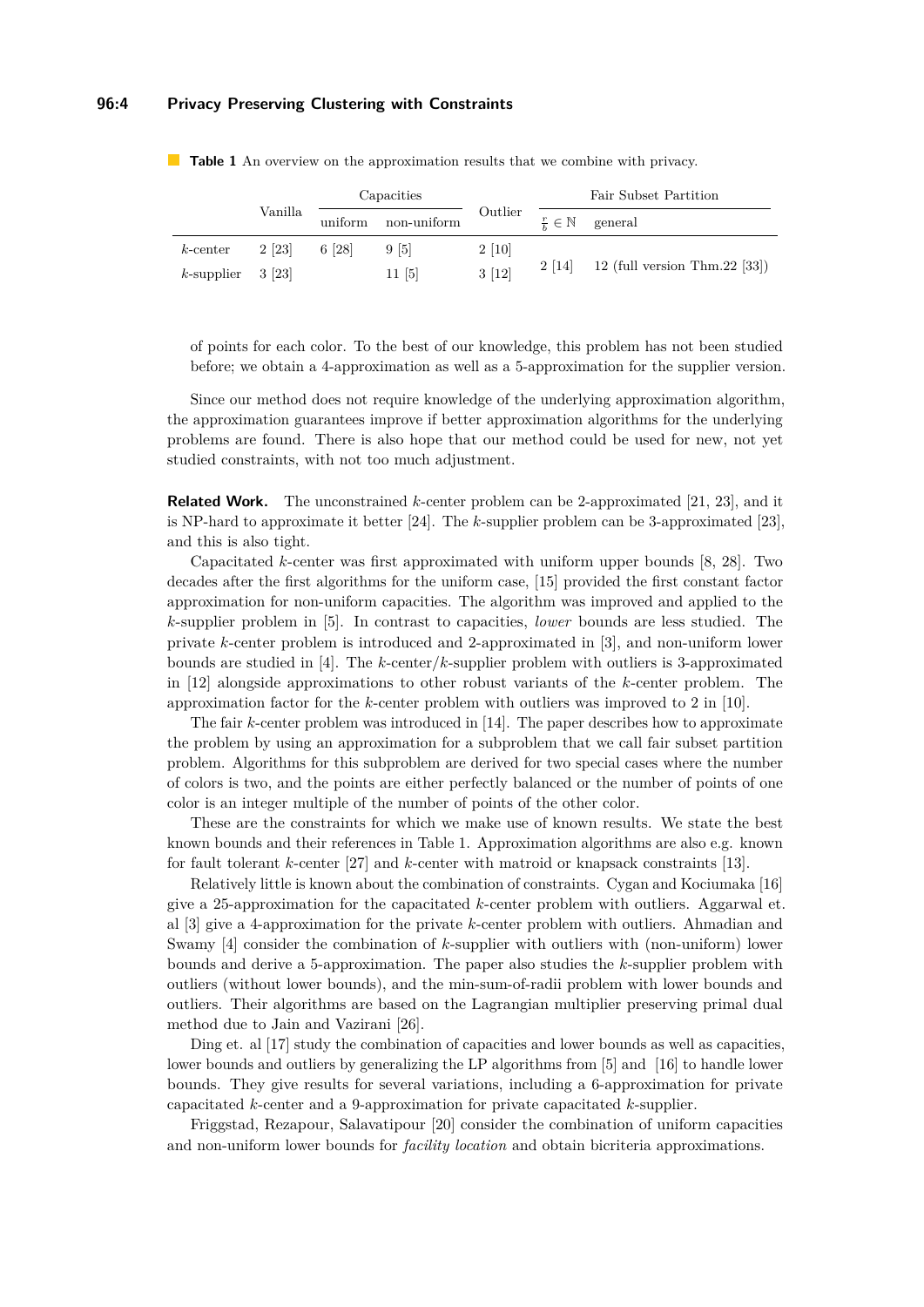**Outline.** In [§2,](#page-4-0) we introduce necessary notation. [§3](#page-4-1) then presents our method, applied to the private *k*-center problem with outliers. We choose the outlier version since it is non-trivial but still intuitive and does thus give a good impression on the application of our method. In [§4,](#page-9-0) we then briefly explain how to adjust the method to approximate private and fair *k*-center, private and capacitated *k*-center, *k*-center with all three constraints as well as the strongly private *k*-center problem. §5 provides a conclusion.

## <span id="page-4-0"></span>**2 Preliminaries**

Let  $(X, d)$  be a finite metric space, i.e., *X* is a finite set and  $d: X \times X \to \mathbb{R}_{\geq 0}$  is a metric. We use  $d(x,T) = \min_{y \in T} d(x,y)$  for the smallest distance between  $x \in X$  and a set  $T \subseteq X$ . For two sets  $S, T \subseteq X$ , we use  $d(S, T) = \min_{x \in S, y \in T} d(x, y)$  for the smallest distance between any pair  $x \in S, y \in T$ .

Let  $P \subseteq X$  be a subset of *X* called *points* and let  $L \subseteq X$  be a subset of *X* called *locations*. An instance of a private *assignment constrained k*-center problem consists of *P*, *L*, an integer  $k \in \mathbb{N}$ , a lower bound  $\ell \in \mathbb{N}$  and possibly more parameters. Given the input, the problem is to compute a set of centers  $C \subseteq L$  with  $|C| \leq k$  and an *assignment*  $\phi : P \to C$  of the points to the selected centers that satisfies  $\ell \leq |\phi^{-1}(c)|$  for every selected center  $c \in C$ , and some specific *assignment restriction*. The solution  $C$ ,  $\phi$  shall be chosen such that

$$
\max_{x \in P} d(x, \phi(x))
$$

is minimized. Different assignment restrictions lead to different constrained private *k*-center problems. The *capacity* assignment restriction comes with an upper bound function  $u : L \to \mathbb{N}$ for which we require  $\ell \leq u(x)$  for all  $x \in L$ , and then demands  $|\phi^{-1}(c)| \leq u(c)$ . When we have  $u(x) = u$  for all  $x \in L$  and some  $u \in \mathbb{N}$ , then we say that the capacities are *uniform*. otherwise, we say they are *non-uniform*. The *fairness* assignment restriction provides a mapping  $\chi : P \to Col$  of points to colors and then requires that each cluster has the same ratio between the numbers of points with different colors (see §4*.*2 in the full version [\[33\]](#page-13-0) for specifics). The *strongly private k-center problem* can also be cast as a *k*-center problem with an assignment restriction. Again, the input now additionally contains a mapping  $\chi$  of points to colors. Now the assignment is restricted to ensure that it satisfies the lower bound for the points of each color. We even consider the slight generalization where each color has its own lower bound, and call this problem the strongly private *k*-center problem.

An instance of the *private k-center problem with outliers* consists of *P*, *L*, an integer  $k \in \mathbb{N}$ , a lower bound  $\ell$ , and a parameter *o* for the maximum number of outliers. The problem is to compute a set of centers  $C \subseteq L$  with  $|C| \leq k$  and an assignment  $\phi : P \to C \cup \{out\}$ , with  $|\phi^{-1}(out)| \leq o$ , which assigns each point to a center in *C* or to be an outlier. The choice of  $C, \phi$  shall minimize

 $\max_{x \in P \setminus \phi^{-1}(out)} d(x, \phi(x)).$ 

## <span id="page-4-1"></span>**3 Private** *k***-center with Outliers**

<span id="page-4-2"></span>I **Theorem 1.** *Assume that there exists an approximation algorithm A for the k-center problem with outliers with approximation factor α.*

*Then for instances P, L, k, `, o of the private k-center problem with outliers, we can compute an*  $(\alpha + 2)$ *-approximation in polynomial time.*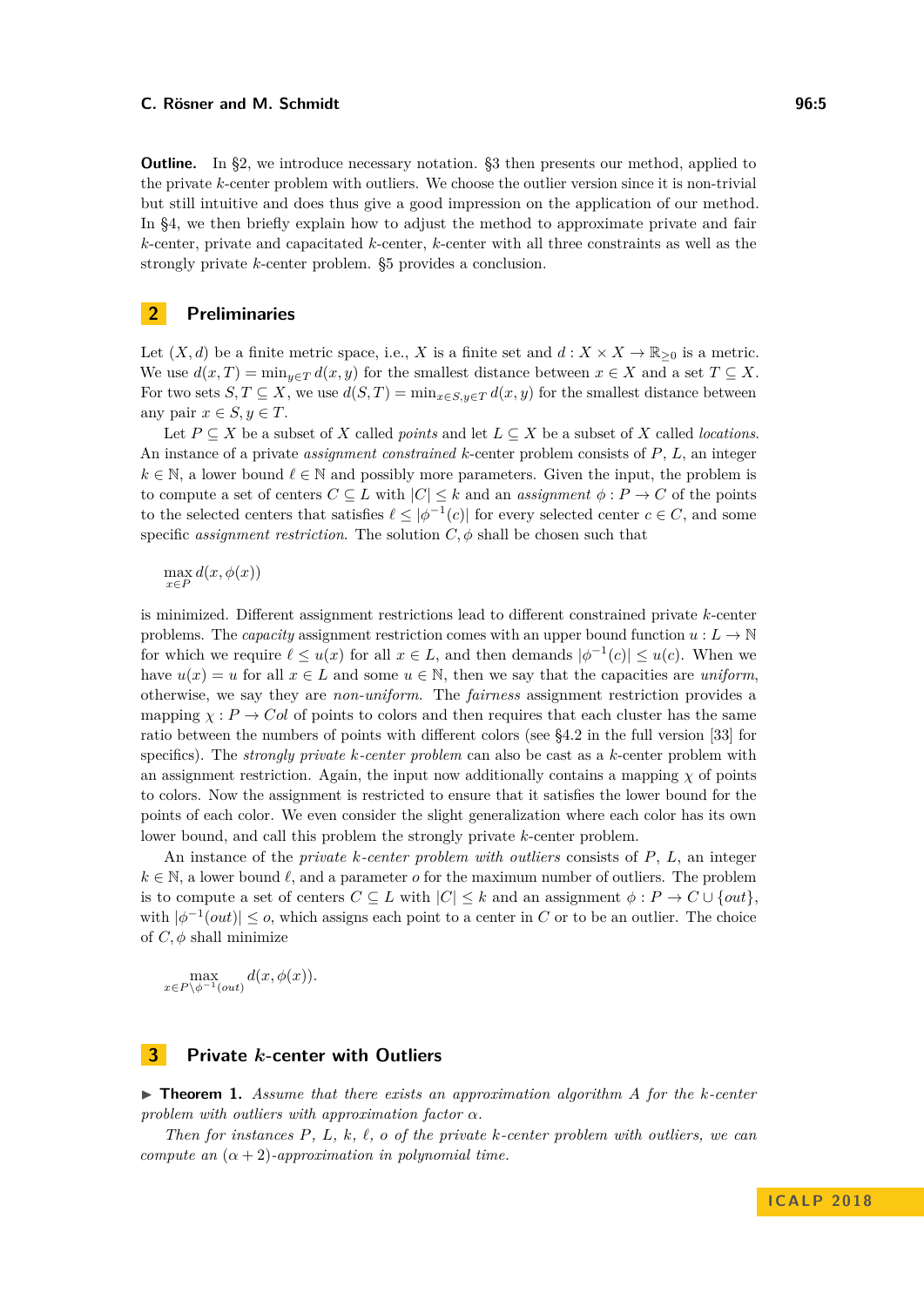#### **96:6 Privacy Preserving Clustering with Constraints**

**Proof.** Below, we describe an algorithm that uses a threshold graph with threshold  $\tau$ . We show that for any given  $\tau \in \mathbb{R}$ , the algorithm has polynomial runtime and, if  $\tau$  is equal to opt, the value of the optimal solution, computes an  $(\alpha + 2)$ -approximation. Since we know that the value of every solution is equal to the distance between a point and a location, we test all  $O(|P||L|)$  possible distances for  $\tau$  and return the best feasible clustering returned by any of them. The main proof is the proof of Lemma [2](#page-5-0) below, which concludes this proof.  $\blacktriangleleft$ 

Let us start with a general idea on how the algorithm works for a fixed  $\tau$ . If  $\tau$  < opt, then the algorithm will detect this, so assume that  $\tau >$  opt for now. We first use the approximation algorithm to obtain a clustering which does not necessarily satisfy the privacy constraint. Then we try to reassign points to establish the lower bounds. A point *p* may be reassigned to any cluster which contains at least one point which is within distance 2*τ* of *p*. (Note that any point in *p*'s optimum cluster is at distance  $\leq 2\tau$ ). If it is possible to reassign points like that and obtain a feasible clustering, we can compute such a reassignment with a maximum flow algorithm. Otherwise we find a set of points  $P(V')$  for which we can show that the optimal clustering uses less clusters to cover all of them. We add all outliers to  $P(V')$  to account for the fact that  $P(V')$  may already contain outliers of the optimum solution. We then use the approximation algorithm on  $P(V')$  to compute a new clustering with outliers. The output will contain fewer clusters or the same number of clusters and fewer outliers. We repeat the process until we find a feasible solution.

<span id="page-5-0"></span>I **Lemma 2.** *Assume that there exists an approximation algorithm A for the k-center problem with outliers with approximation factor α. Let P, L, k, `, o be an instance of the private k-center problem with outliers, let τ >* 0 *and let* opt *denote the maximum radius in the optimal feasible clustering for P, L, k, `, o. We can in polynomial time compute a feasible clustering with a maximum radius of at most*  $(\alpha + 2)\tau$  *or determine*  $\tau <$  opt.

**Proof.** We first use A to compute a solution without the lower bound. Let  $\mathcal{C} = (C, \phi)$  be an *α*-approximate solution for the *k*-center problem with outliers on *P*, *L*, *k*, *o*. Note that C may contain clusters with less than  $\ell$  points. Let  $k' = |C|$  (note that  $k' < k$  is possible),  $C = \{c_1, \ldots, c_{k'}\},\$ and let  $C_1, \ldots, C_{k'}$  be the clusters that C induces, i.e.,  $C_j := \phi^{-1}(c_j)$ . Finally, let  $r = \max_{x \in P} d(x, \phi(x))$  be the largest distance of any point to its center. Observe that an optimal solution to the *k*-center problem with outliers can only have a lower objective value than the optimal solution to our problem because we only dropped a condition. Therefore,  $\tau \geq \text{opt}$  implies that  $r \leq \alpha \cdot \text{opt} \leq \alpha \cdot \tau$ . If we have  $r > \alpha \cdot \tau$ , we return  $\tau < \text{opt}$ .

We use  $\mathcal{C}$  and  $\tau$  to create a threshold graph which we use to either reassign points between the clusters to obtain a feasible solution or to find a set of points  $P'$  for which we can show that every feasible clustering with maximum radius  $\tau$  uses less clusters than our current solution to cover it. In the latter case we compute another  $\alpha$ -approximate solution which uses fewer clusters on  $P'$  and repeat the process. Note that for  $\tau <$  opt such a clustering does not necessarily exist, but for  $\tau \geq \mathsf{opt}$  the optimal clustering provides a solution for  $P'$ with fewer clusters. If we do not find such a clustering with maximum radius at most  $\alpha \cdot \tau$ , we return *τ <* opt.

We show that every iteration of the process reduces the number of clusters or the number of outliers, therefore the process stops after at most  $k \cdot o$  iterations. It may happen that our final solution contains much less clusters than the optimal solution (but it will be an approximate solution for the optimal solution with *k* centers).

We will use a network flow computation to move points from clusters with more than  $\ell$ points to clusters with less than  $\ell$  points. Moving a point to another cluster can increase the radius of the cluster. We only want to move points between clusters such that the radius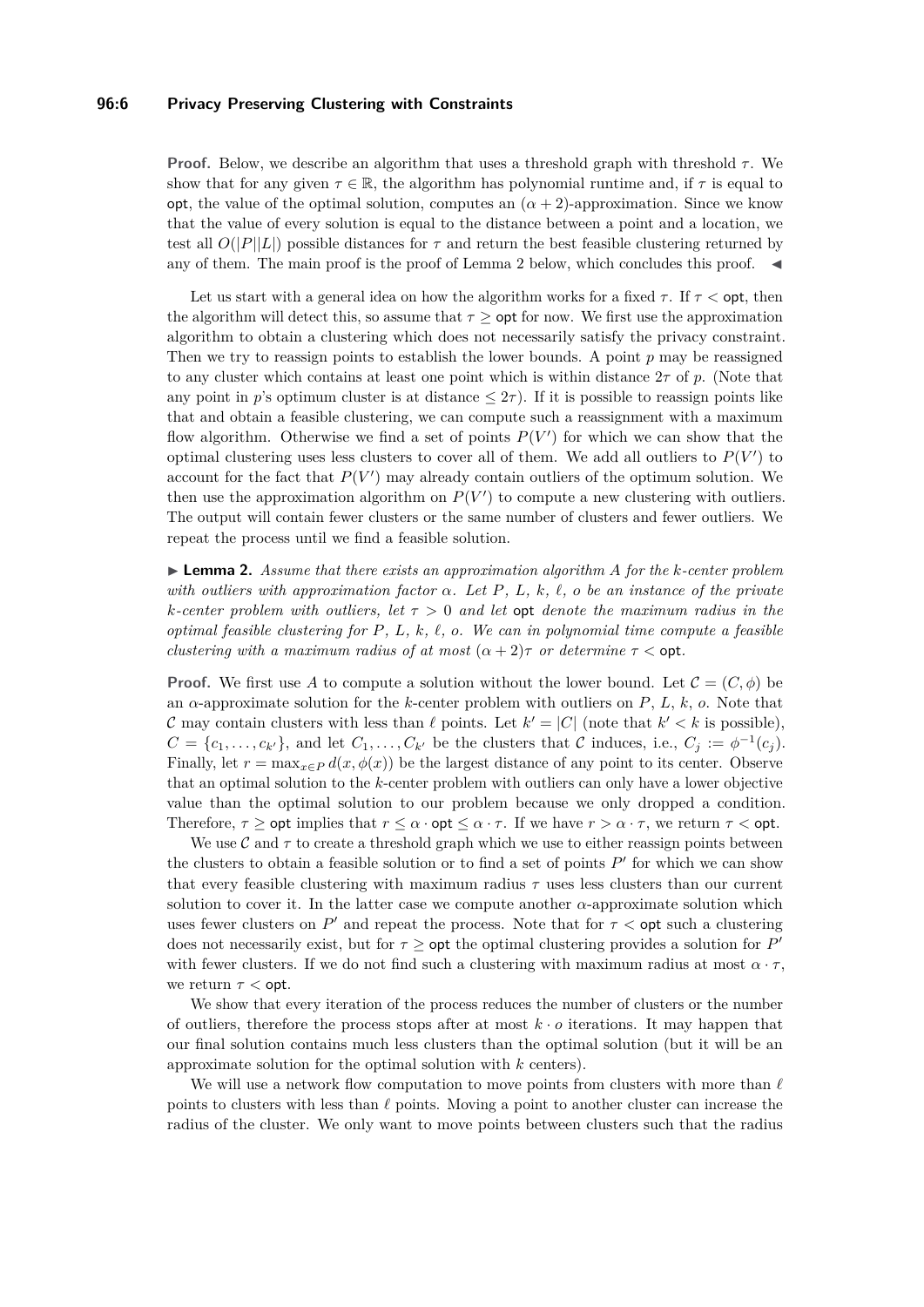#### **C. Rösner and M. Schmidt 96:7 C. Rösner and M. Schmidt**

does not increase by too much. More precisely, we only allow a point *p* to be moved to another cluster  $C_i$  if the distance  $d(p, C_i)$  between the point and the clusters is at most  $2\tau$ . This is ensured by the structure of the network described in the next paragraph. Unless stated otherwise, when we refer to distances between a point and a cluster in the following, we mean the distance between the point and the cluster in its original state before any points have been reassigned.

Given C and  $\tau$ , we create the threshold graph  $G_{\tau} = (V_{\tau}, E_{\tau})$  as follows.  $V_{\tau}$  consists of a source *s*, a sink *t*, a node  $v_i$  for each cluster  $C_i$ , a node  $v_{out}$  for the set of outliers and a node  $w_p$  for each point  $p \in P$ . For all  $i \in [k']$ , we connect *s* to  $v_i$  if the cluster  $C_i$  contains more than  $\ell$  points and set the capacity of  $(s, v_i)$  to  $|C_i| - \ell$ . If the cluster  $C_i$  contains fewer than  $\ell$  points, we connect  $v_i$  with  $t$  and set the capacity of  $(v_i, t)$  to  $\ell - |C_i|$ . Furthermore, we connect  $v_i$  with  $w_p$  for all  $p \in C_i$  and set the capacity of  $(v_i, w_p)$  to 1. We also connect *s* to  $v_{out}$  with capacity *o* and  $v_{out}$  with  $w_p$  for all  $p \in \phi^{-1}(out)$  with capacity 1. Whenever a point *p* and a cluster  $C_i$  with  $p \notin C_i$  satisfy  $d(p, C_i) \leq 2\tau$  (i.e., there is a point  $q \in C_i$  that satisfies  $d(p, q) \leq 2\tau$ , we connect  $w_p$  with  $v_i$  with capacity 1.

Formally the graph  $G_{\tau} = (V_{\tau}, E_{\tau})$  is defined by

$$
V_{\tau} = \{v_{out}\} \cup \{v_i \mid 1 \le i \le k'\} \cup \{w_p \mid p \in P\} \cup \{s, t\} \text{ and } (1)
$$

$$
E_{\tau} = \{(v_i, w_p) \mid p \in C_i\} \cup \{(w_p, v_i) \mid p \notin C_i \land d(p, C_i) \leq 2\tau\}
$$
\n<sup>(2)</sup>

$$
\bigcup \{ (v_{out}, w_p) \mid \phi(p) = out \} \tag{3}
$$

$$
\bigcup \{(s, v_{out})\} \cup \{(s, v_i) \mid |C_i| - \ell > 0\} \cup \{(v_i, t) \mid |C_i| - \ell < 0\}.
$$
 (4)

We define the capacity function  $cap: E_{\tau} \to \mathbb{R}$  by

$$
cap(e) = \begin{cases} \ell - |C_i|, & \text{if } e = (v_i, t) \\ |C_i| - \ell, & \text{if } e = (s, v_i) \\ o, & \text{if } e = (s, v_{out}) \\ 1 & \text{otherwise.} \end{cases}
$$
(5)

We use  $G = (V, E)$  to refer to  $G<sub>\tau</sub>$  as  $\tau$  is clear from context. We now compute an integral maximum *s*-*t*-flow *f* on *G*. According to *f* we can reassign points different clusters.

<span id="page-6-0"></span> $\triangleright$  **Lemma 3.** Let f be an integral maximal s-t-flow on G. It is possible to reassign p to  $C_i$ *for all edges*  $(w_p, v_i)$  *with*  $f((w_p, v_i)) = 1$ *.* 

*The resulting solution has a maximum radius of at most*  $r + 2\tau$ . If *f saturates all edges of the form*  $(v_i, t)$ *, then the solution is feasible.* 

**Proof.** Let  $p \in C_i$ . The choice of capacity 1 on  $(v_i, w_p)$  and flow conservation ensure  $\sum_{(w_p, v_j) \in E} f((w_p, v_j)) \leq 1$  for *p*. Therefore no point would have to be reassigned to more than one cluster. Note that for every point  $p \in C_i$  that would be reassigned we must have  $f((v_i, w_p)) = 1$  and for every edge  $(v_i, w_p)$  with  $f((v_i, w_p)) = 1$  the point *p* would be reassigned.

For any  $1 \leq j \leq k'$ , let  $p \in C_i$  be any point which we want to reassign to  $C_j$ . Then we must have  $(w_p, v_j) \in E$  and therefore there must be a point  $q \in C_j$  with  $d(p, q) \leq 2\tau$ . Thus we have

$$
d(p, c_j) \le d(p, q) + d(q, c_j) \le 2\tau + r = r + 2\tau.
$$

Now assume that *f* saturates all edges of the form  $(v_i, t)$  and let  $1 \le i \le k'$ . If *E* contains the edge  $(v_i, t)$ , then it can not contain the edge  $(s, v_i)$  and therefore all incoming edges of  $v_i$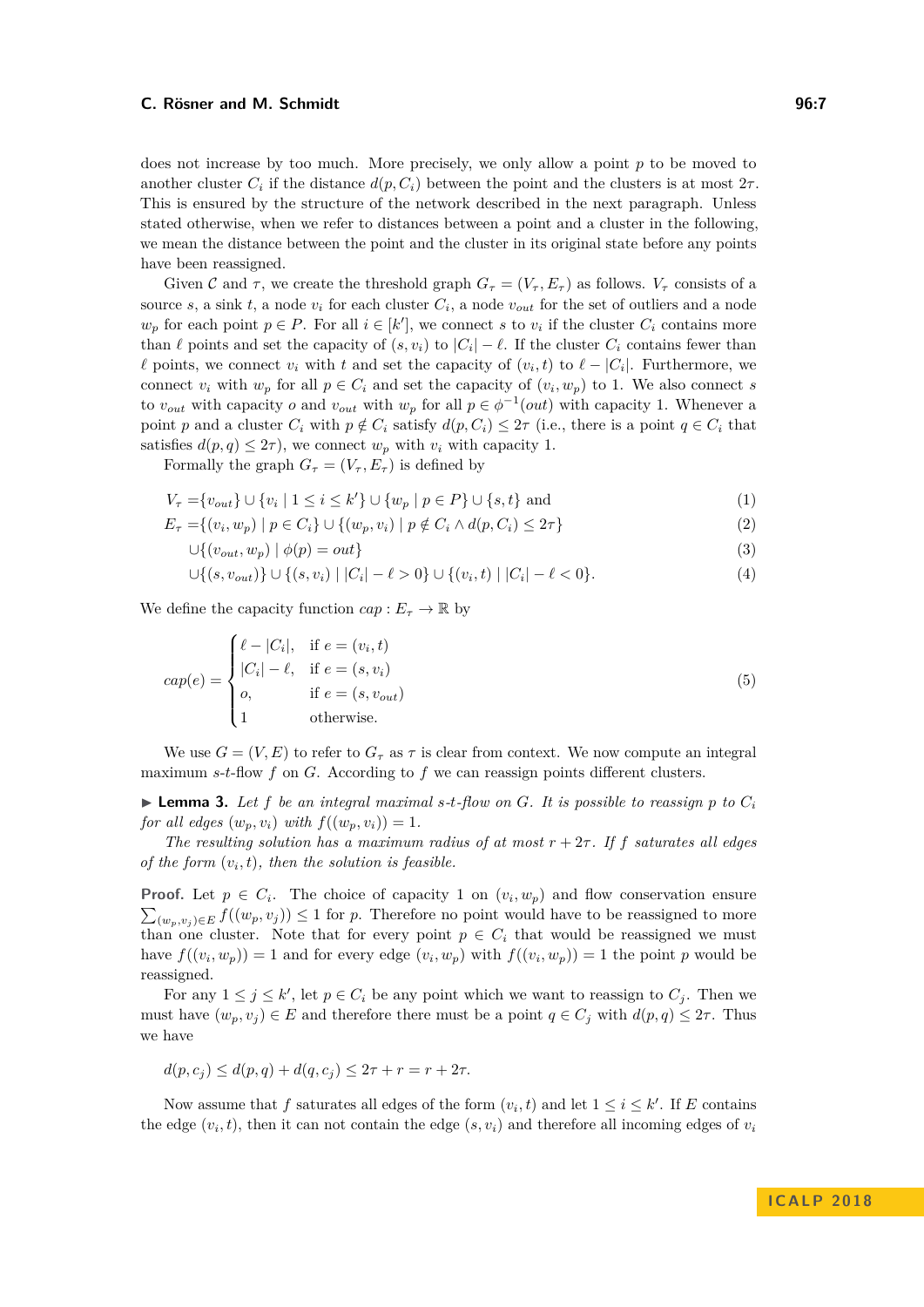#### **96:8 Privacy Preserving Clustering with Constraints**

are of the form  $(w_p, v_i)$ . Flow conservation then implies that the number of points reassigned to  $C_i$  minus the points reassigned away from  $C_i$  is equal to  $f((v_i,t))$ , which increases the number of points in  $C_i$  to  $\ell$ .

If *E* contains the edge  $(s, v_i)$ , then it can not contain the edge  $(v_i, t)$  and therefore all outgoing edges of  $v_i$  are of the form  $(v_i, w_p)$ . Flow conservation then implies that the number of points reassigned away from  $C_i$  minus the points reassigned to  $C_i$  is equal to  $f((s, v_i))$ , which reduces the number of points in  $C_i$  to at least  $\ell$ .

If *E* contains neither  $(s, v_i)$  nor  $(v_i, t)$ , then the number of points in  $C_i$  is equal to  $\ell$  and does not change (the points may change, but their number does not).

In all three cases  $C_i$  contains at least  $\ell$  points after the reassignment.

If  $f$  saturates all edges of the form  $(v_i, t)$  in  $G$ , then we reassign points according to Lemma [3](#page-6-0) and return the new clustering.

Otherwise we look at the residual network  $G_f$  of  $f$  on  $G$ . Let  $V'$  be the set of nodes in  $G_f$  which can not be reached from *s*.  $V'$  contains all nodes representing clusters which would not satisfy the privacy constraint after the reassignment. We say cluster  $C_i$  *belongs* to  $V'$ if  $v_i \in V'$ , and a point  $p \in C_i$  is *adjacent* to  $V'$  if  $w_p \in V'$  and  $v_i \notin V'$ . Let  $C(V')$  denote the set of clusters belonging to *V*'. Let  $k'' = |C(V')|$ . We say a point *p* belongs to *V*' if the cluster  $C_i$  with  $p \in C_i$  belongs to V'. Let  $P(V')$  and  $P_A(V')$  denote the set of points that belong to  $V'$  and the set of points adjacent to  $V'$ .

<span id="page-7-0"></span>**I Lemma 4.** *Any clustering on P with maximum radius at most*  $\tau$  *that contains at least*  $\ell$ points in every cluster uses fewer than  $k''$  clusters to cover all points in  $P(V')$ .

**Proof.** We first observe that  $V'$  must have the following properties:

 $v_i \in V'$  and  $(w_p, v_i) \in E$  implies  $w_p \in V'$ .

 $w_p \in V', (w_p, v_i) \in E$  and  $f((w_p, v_i)) > 0$  implies  $v_i \in V'.$ 

 $w_p \in V'$  for some  $p \in C_i$  and  $v_i \notin V'$  implies  $f((v_i, w_p)) = 1$ .

The first property follows from the fact that *f* can only saturate  $(w_n, v_i)$  if *f* also saturates  $(v_i, w_p)$  for  $p \in C_i$ . So, either  $(w_p, v_i)$  is not saturated, which means that  $v_i$  can be reached from any vertex that reaches  $w_p$ , or  $(w_p, v_i)$  *is* saturated, which means that the only incoming edge of  $w_p$  in  $G_f$  is  $(v_i, w_p)$ . In both cases, if  $v_i \in V'$ , then  $w_p \in V'$ . The second property follows since  $f((w_p, v_i)) > 0$  implies  $(v_i, w_p) \in E(G_f)$ . The third property is true since we defined  $cap((v_i, w_p)) = 1$ .

This implies that a reassignment due to Lemma [3](#page-6-0) would reassign all points adjacent to *V*<sup> $\prime$ </sup> to clusters in *C*(*V*<sup> $\prime$ </sup>) and moreover all reassignments from points in  $P(V') \cup P_A(V')$  would be to clusters in  $C(V')$ . Let  $n_i$  denote the number of points that would be assigned to  $C_i$ after the reassignment. Then  $|P(V')| + |P_A(V')| = \sum_{C_i \in C(V')} n_i$ .

Now we argue that this sum is smaller than  $k'' \cdot \ell$  by observing that each  $n_i \leq \ell$  and at least one  $n_i$  is strictly smaller than  $\ell$ .

Let  $C_i$  be a cluster with more than  $\ell$  points after the reassignment. Then  $(s, v_i)$  is not saturated by f and  $v_i$  can be reached from s in  $G_f$ . Therefore after the reassignment no cluster  $C_i \in C(V')$  would contain more than  $\ell$  points; in other words,  $n_i > \ell$  implies  $C_i \notin C(V')$ .

Let  $C_i$  be a cluster which would still contain fewer than  $\ell$  points after the reassignment. This implies that  $f$  does not saturate the edge  $(v_i, t)$ . Therefore  $t$  can be reached from  $v_i$ and since f is a maximum *s*-*t* flow,  $v_i$  can not be reached from *s*. We must have  $v_i \in V'$ .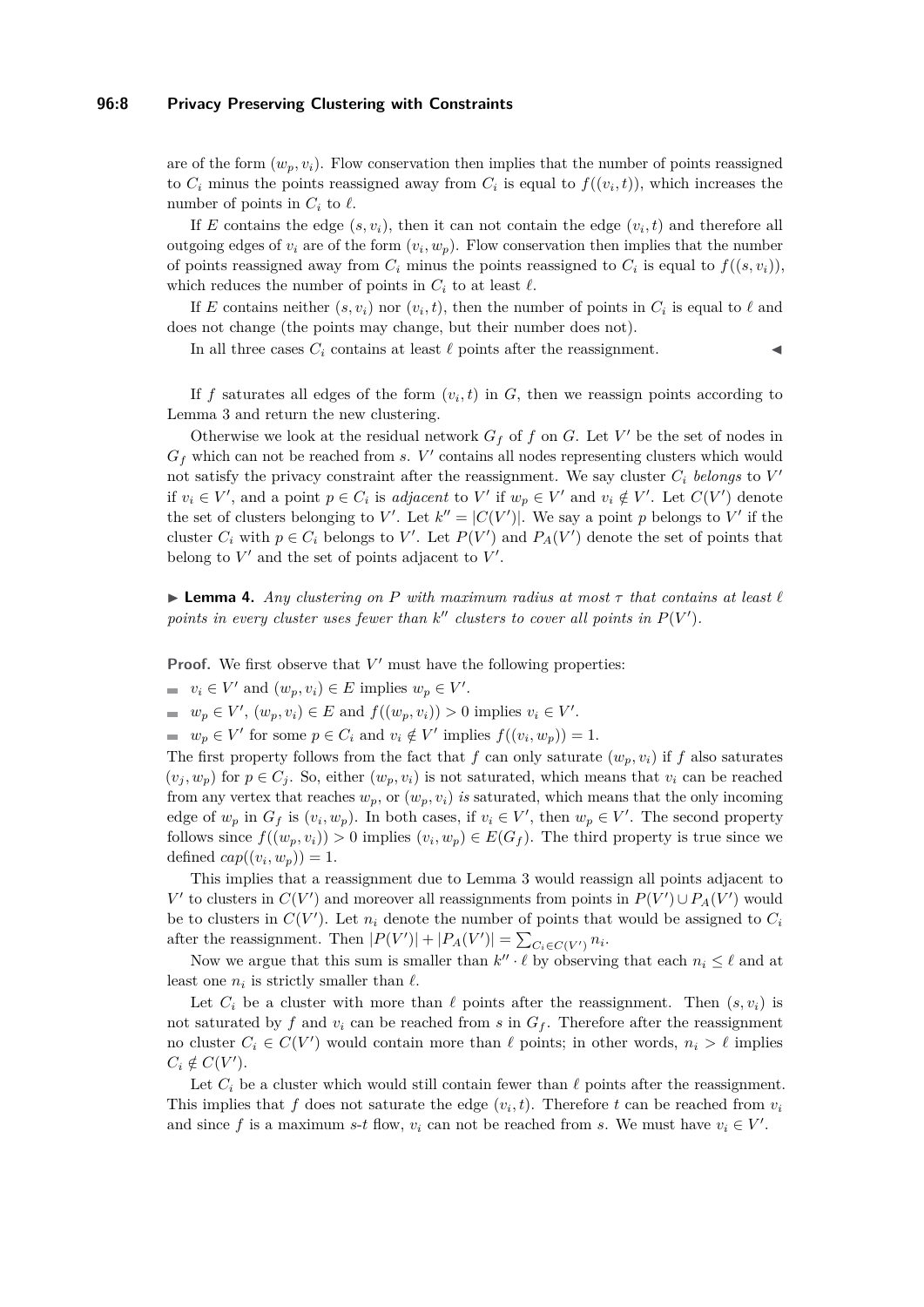Because we assumed that the reassignment does not satisfy all lower bounds, at least one such cluster has to exist. This implies

$$
|P(V')| + |P_A(V')| = \sum_{C_i \in C(V')} n_i < k'' \cdot \ell.
$$

Which means that the clusters in  $C(V')$  and  $P_A(V')$  do not contain enough points to satisfy the lower bound in  $k''$  clusters.

By definition of *G* and *V*', for two points *p*, *q* with  $p \in P(V')$  and  $d(p, q) \leq 2\tau$  we must have  $q \in P(V') \cup P_A(V')$ . Let C' be a clustering that abides the lower bounds and has a maximal radius of at most  $\tau$ . Then every cluster  $C'$  in  $C'$  that contains at least one point from  $P(V')$  can only contain points from  $P(V') \cup P_A(V')$ . Therefore C' must contain fewer than  $k''$  clusters which contain at least one point from  $P(V'$  $\blacksquare$ ).

If we have  $\tau >$  opt, then Lemma [4](#page-7-0) implies that the optimal solution covers all points in  $P(V')$  with fewer than *k*<sup>"</sup> clusters. An *α*-approximative solution on the point set  $P(V')$  with at most  $k'' - 1$  clusters which contains at most *o* outliers is then  $\alpha$ -approximative for  $P(V')$ .

Unfortunately, we do not know how many outliers an optimal clustering has in  $P(V')$ . We therefore involve the outliers  $\phi^{-1}(out)$  in our new computation as well. Let  $o' = |\phi^{-1}(out)|$ denote the current number of outliers. We obtain the following Lemma through a counting argument.

 $\blacktriangleright$  **Lemma 5.** We call a cluster special if it contains at least one point from  $P(V')$  or only *contains points from*  $\phi^{-1}(out)$ *. Let*  $\mathcal{C}'$  *be a clustering on P with a maximum radius of at most τ on all special clusters that respects the lower bounds, has at most o outliers and consists of* at most  $k$  *clusters out of which at most*  $k''$  are special. If  $C'$  has exactly  $k''$  special clusters, *then*  $\mathcal{C}'$  *has at most*  $o' - 1$  *outliers in*  $P(V') \cup \phi^{-1}(out)$ *.* 

**Proof.** Assume the clustering contains exactly special  $k''$  clusters. Each of these clusters has to contain at least  $\ell$  points from  $P(V') \cup P_A(V') \cup \phi^{-1}(out)$ . We know

$$
|P(V') \cup P_A(V') \cup \phi^{-1}(out)| \leq |P(V') \cup P_A(V')| + o' < k''\ell + o'.
$$

So there remain at most  $o' - 1$  unclustered points in  $P(V') \cup \phi^{-1}(out)$ .

Now we need to show that such a clustering exists if  $\tau \geq opt$  is the case.

**I Lemma 6.** *If*  $\tau \ge opt$ , then there exists a clustering C' on P with a maximum radius *at most τ on all special clusters that respects the lower bounds, has at most o outliers and consists of at most*  $k$  *clusters out of which at most*  $k''$  *are special.* 

**Proof.** We look at an optimal clustering  $\mathcal{C}_{opt}$ . The only way  $\mathcal{C}_{opt}$  can violate a condition is if it contains  $k^{\prime\prime\prime} > k^{\prime\prime}$  special clusters. Lemma [4](#page-7-0) implies that  $\mathcal{C}_{opt}$  contains at least  $k^{\prime\prime\prime} - k^{\prime\prime}$  clusters that contain only points in  $\phi^{-1}(out)$ . If all clusters in  $\mathcal{C}_{opt}$  are special we know  $P = P_A(V') \cup P(V') \cup \phi^{-1}(out)$ . We arbitrarily select  $k''' - k''$  clusters from  $\mathcal{C}_{opt}$ that contain only points in  $\phi^{-1}(out)$ , declaring all points in them as outliers and closing the corresponding centers. This leaves us with  $k''$  clusters which contain at least  $k'' \cdot \ell$  points. Since  $P = P_A(V') \cup P(V') \cup \phi^{-1}(out)$  this leaves at most *o*' – 1 outliers. Otherwise, if  $\mathcal{C}_{opt}$  contains at least one cluster *C* which is not special, we add all outliers from  $P \setminus (P_A(V') \cup P(V') \cup \phi^{-1}(out)$ to *C*. Again we arbitrarily select  $k''' - k''$  clusters from  $\mathcal{C}_{opt}$  that contain only points in  $\phi^{-1}(out)$ , declaring all points in them as outliers and closing the corresponding centers. By creation there are no unclustered points in  $P \setminus (P_A(V') \cup P(V') \cup \phi^{-1}(out)$  and exactly  $k''$ special clusters with radius at most  $\tau$ . Therefore this clustering contains at most  $o' - 1$ outliers and has at most  $k$  clusters.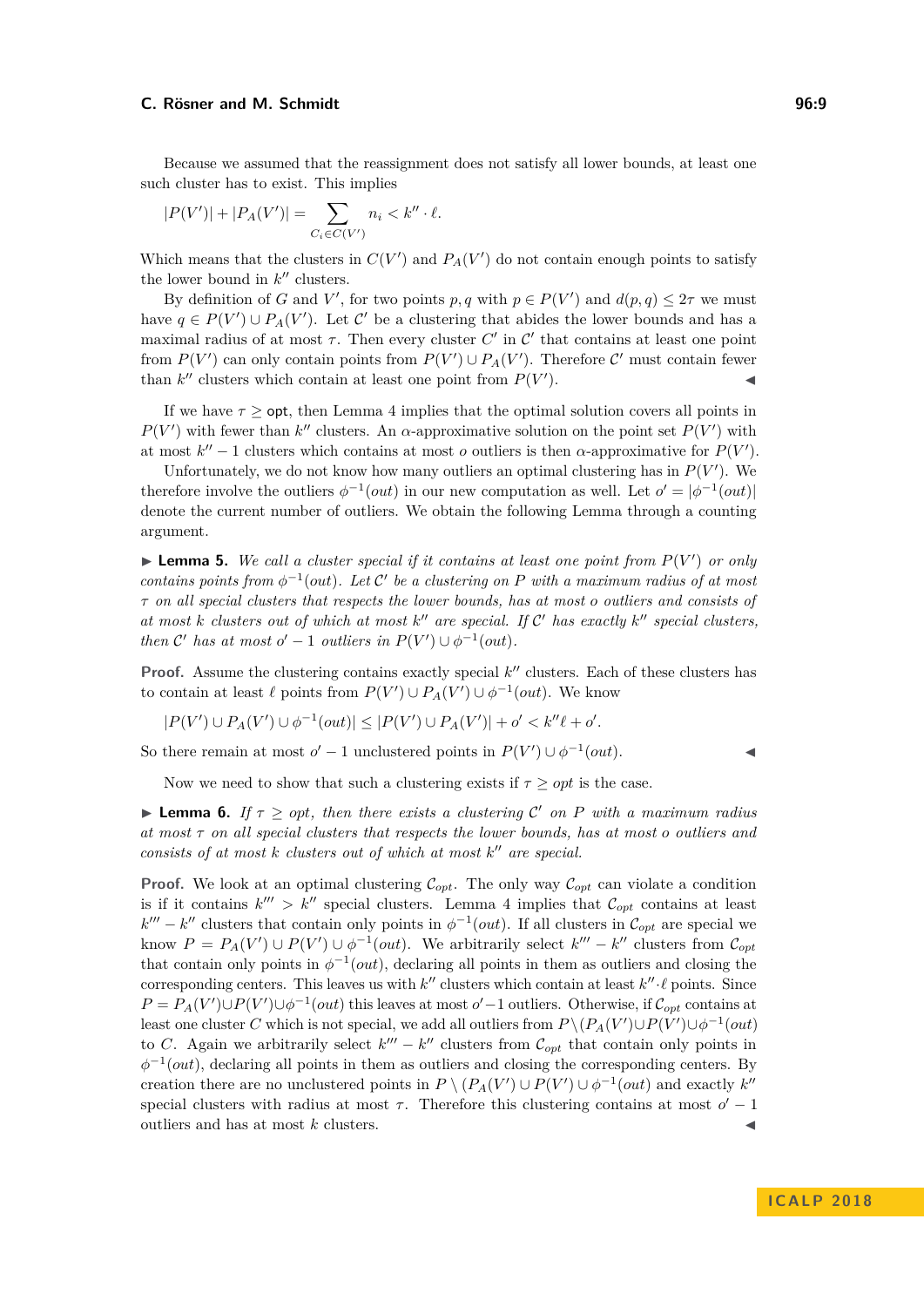#### **96:10 Privacy Preserving Clustering with Constraints**

We now use A again to compute new solutions without the lower bound: Let  $\mathcal{C}'_1 = (C'_1, \phi'_1)$ be an *α*-approximate solution for the *k*-center problem with outliers on  $P(V') \cup \phi^{-1}(out)$ , *L*,  $k'' - 1$ , *o* and let  $C'_2 = (C'_2, \phi'_2)$  be an *α*-approximate solution for the *k*-center problem with outliers on  $P(V') \cup \phi^{-1}(out)$ , L, k'', o' - 1. Let  $r'_i = \max_{x \in P(V') \cup \phi^{-1}(out)} d(x, \phi'_i(x))$ .

Note that in case  $\tau <$  opt, it can happen that no such clustering exists or that we obtain  $r'_i > \alpha \cdot \tau$  for both  $i = 1$  and  $i = 2$ . We then return  $\tau <$  opt. Otherwise for at least one  $i \in \{1, 2\}$   $\mathcal{C}'_i$  must exist together with  $r'_i \leq \alpha \cdot \tau$ .

If  $C'_2$  exists and we have  $r'_2 \leq \alpha \cdot \tau$  we replace  $C(V')$  by  $C'_2$  in  $\mathcal C$  and adjust  $\phi$  accordingly to obtain  $C_1 = (C_1, \phi_1)$  with  $C_1 = (C \setminus C(V')) \cup C'_2$  and

$$
\phi_1(p) = \begin{cases} \phi_2'(p) & \text{if } p \in P(V') \cup \phi^{-1}(out) \\ \phi(p) & \text{otherwise.} \end{cases}
$$
\n(6)

Otherwise, if  $C_1'$  exists, we have  $r_1' \leq \alpha \cdot \tau$  and either  $C_2'$  does not exist or we have  $r_2' > \alpha \cdot \tau$ , we analogous replace  $C(V')$  by  $C'_1$  to obtain  $C_1$ .

**Lemma 7.** *If we did not return*  $\tau < \text{opt}$ *, then*  $C_1$  *is a solution for the k-center problem with outliers on P, L, k<sub></sub>, o and we have*  $r_1 = \max_{x \in P} d(x, \phi_1(x)) \leq \alpha \cdot \tau$ *.* 

**Proof.** C is a solution for the *k*-center problem with outlier on *P*, *L*, *k*, *o* with  $r < \alpha \cdot \tau$  and since we did not return  $\tau <$  opt, we must have  $r'_i \leq \alpha \tau$  for the chosen  $i \in \{1, 2\}$ .

We iterate the previous process with the new clustering  $C_1$  until we either determine *τ <* opt or the reassignment of points according to Lemma [3](#page-6-0) yields a feasible solution. Since each iteration reduces the number of clusters or keeps the same number of clusters and reduces the number of outliers, the process terminates after at most  $k \cdot o$  iterations.

I **Corollary 8.** *We can compute a* 4*-approximation for instances of the private k-center problem with outliers and a* 5*-approximation for instances of the private k-supplier problem in polynomial time.*

**Proof.** Follows from Theorem [1](#page-4-2) together with the 2-approximation for *k*-center with outliers in  $[10]$  and the 3-approximation for *k*-supplier with outliers in  $[12]$ .

## <span id="page-9-0"></span>**4 Combining Privacy with other Constraints**

In this section, we take the general idea from [§3](#page-4-1) and instead of outliers use it to combine privacy with other restrictions on the clusters. Given a specific restriction  $\mathcal R$  and an approximation algorithm *A* for the *k*-center problem with restriction R with approximation factor  $\alpha$  we ask: Can we similar to [§3](#page-4-1) extend A to compute an  $O(\alpha)$ -approximation for the private *k*-center problem with restriction  $\mathcal{R}$ ?

In [§3,](#page-4-1) we made use of two properties of a clustering with outliers. In Lemma [3](#page-6-0) we used that reassigning points to another cluster never increases the number of outliers and in Lemma [4](#page-7-0) we used that outliers have the somewhat local property that computing a new clustering on the points  $V'$  from a subset of the clusters together with the set of outliers can not create more outliers on the remaining points.

We use this section to briefly explain how the proofs with other restriction properties differ from [§3](#page-4-1) and state our results for the general cases (for the complete proofs as well as the approximation factors for all different cases, see §4+§5 in the full version [\[33\]](#page-13-0)).

As new restrictions we study capacities, fairness and multiple lower bounds for different types of points. For the private capacitated *k*-center problem, the proof is easier than for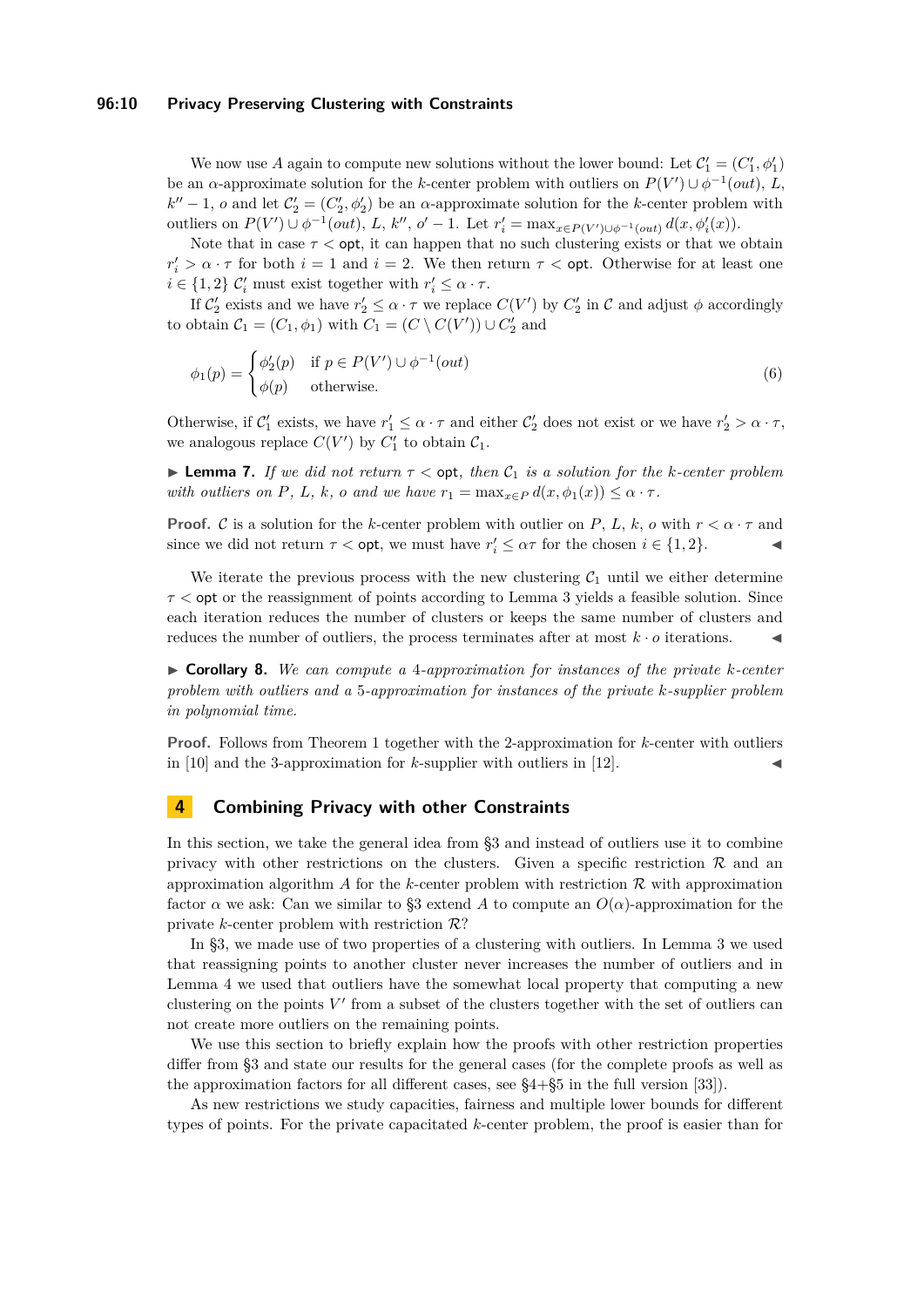private *k*-center with outliers. The threshold graph  $G_{\tau} = (V_{\tau}, E_{\tau})$  does not need to contain nodes for the outliers anymore. It is defined by

$$
V_{\tau} = \{v_i \mid 1 \le i \le k'\} \cup \{w_p \mid p \in P\} \cup \{s, t\} \text{ and } (7)
$$

$$
E_{\tau} = \{(v_i, w_p) \mid p \in C_i\} \cup \{(w_p, v_i) \mid p \notin C_i \land d(p, C_i) \leq 2\tau\}
$$
\n
$$
(8)
$$

$$
\bigcup \{(s, v_i) \mid |C_i| - \ell > 0\} \cup \{(v_i, t) \mid |C_i| - \ell < 0\},\tag{9}
$$

together with the capacity function  $cap: E_{\tau} \to \mathbb{R}$ 

$$
cap(e) = \begin{cases} \ell - |C_i|, & \text{if } e = (v_i, t) \\ |C_i| - \ell, & \text{if } e = (s, v_i) \\ 1 & \text{otherwise.} \end{cases}
$$
(10)

The capacities on the clusters do not influence the threshold graph; they are handled by the underlying approximation algorithm. Since we never increase the number of points of a cluster to more than  $\ell$ , our method will not introduce any capacity violation. We obtain the following results.

 $\triangleright$  **Theorem 9.** Assume that there exists an approximation algorithm A for the capacitated k*center problem with approximation factor*  $\alpha$ *. Then we can compute an*  $(\alpha + 2)$ *-approximation for the private capacitated k-center problem in polynomial time.*

In order to combine privacy with fairness, we first develop an approximation algorithm for general cases of the fair *k*-center problem. [\[14\]](#page-12-11) show how to solve fair *k*-center based on approximating a subproblem that we call *fair subset partitioning problem* (it's called fairlet decomposition in [\[14\]](#page-12-11)), and which consists of partitioning the input into fair subsets such that the maximum diameter of any subset is minimal. They give an exact algorithm for two colors with perfect balance and a 2-approximation for two colors with balance 1*/t* for an integer *t*. We propose an algorithm for multiple colors and general balance values. It separates the points into the different colors, computes a capacitated clustering on the points for one of the colors and uses a matching algorithm on threshold graphs in order to add the points of the other colors.

▶ **Theorem 10.** *A* 12-approximation for the fair subset partition problem can be computed *in polynomial time. If*  $b_c = 1$  *for at least one color*  $c \in Col$ , *then a* 2*-approximation for the fair subset partition problem can be computed in polynomial time (even if*  $|Col| > 2$ ).

With that we obtain the first approximation algorithm for the general fair *k*-center problem. For the private and fair *k*-center problem we then use a partitioning into fair subsets and let these be the nodes of the threshold graph instead of single points. When establishing the lower bounds, we move fair subsets as a whole. Let  $F = \{F_1, \ldots\}$  denote the fair subsets. Then we define  $G_{\tau} = (V_{\tau}, E_{\tau})$  by

$$
V_{\tau} = \{v_{out}\} \cup \{v_i \mid 1 \le i \le k'\} \cup \{f_i \mid F_i \in F\} \cup \{s, t\} \text{ and } (11)
$$

$$
E_{\tau} = \{(v_i, f_j) \mid F_j \subseteq C_i\} \cup \{(f_j, v_i) \mid F_j \cap C_i = \emptyset \land d(C_i, F_j) \le 2\tau\}
$$
\n(12)

$$
\bigcup \{(s, v_i) \mid |C_i| - \ell > 0\} \cup \{(v_i, t) \mid |C_i| - \ell < 0\} \tag{13}
$$

with the capacity function  $cap: E_{\tau} \to \mathbb{R}$ 

$$
cap(e) = \begin{cases} \begin{bmatrix} \frac{\ell - |C_i|}{b} \\ \frac{|C_i| - \ell}{b} \end{bmatrix}, & \text{if } e = (v_i, t) \\ 0, & \text{if } e = (s, v_i) \\ 1, & \text{otherwise.} \end{bmatrix} \end{cases} \tag{14}
$$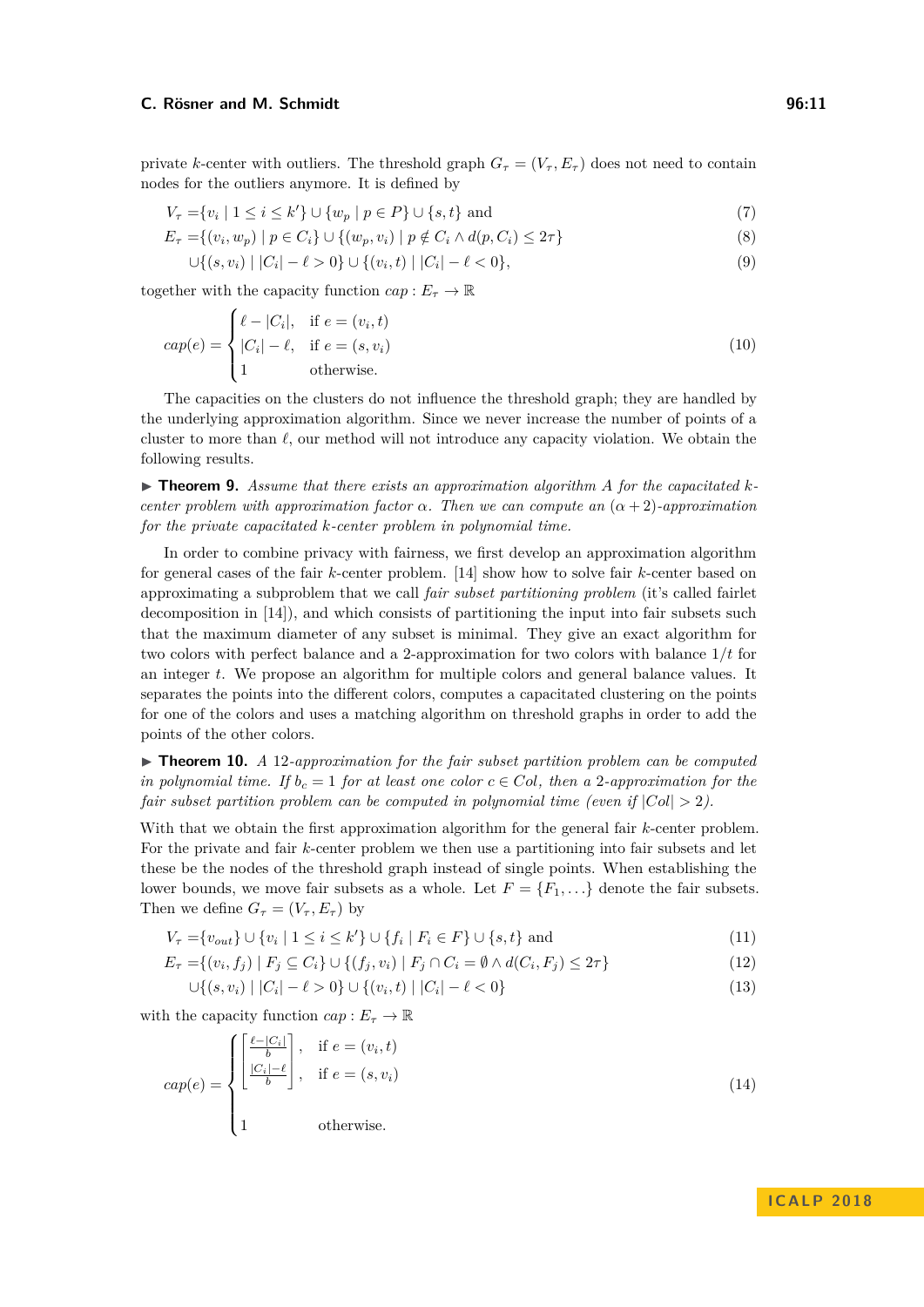#### **96:12 Privacy Preserving Clustering with Constraints**

We obtain the following results.

▶ **Theorem 11.** *Assume that there exists an approximation algorithm A for the fair subset partition problem with approximation factor*  $\alpha$ *. Then we can compute a*  $(3\alpha + 4)/(3\alpha + 5)$ *approximation for the private fair k-center/supplier problem in polynomial time.*

We also adjust our method to approximate the private fair and capacitated *k*-center problem, and combine it with our results on approximating the fair subset partitioning problem. The approximation ratio now becomes  $\alpha(2\beta+1)$ , where  $\alpha$  is the approximation ratio for the capacitated *k*-center problem, and  $\beta$  is the approximation ratio for the fair subset partitioning problem (see Lemma 29 in the full version [\[33\]](#page-13-0)).

For the strongly private *k*-center problem (see §5 in the full version [\[33\]](#page-13-0)) we create a separate threshold graph for each color and separately try to satisfy the lower bound for each color. For a color  $i \in Col$  we let  $P^i$  denote the points in P with color  $i$  and let  $C^i_j$  denote the points in  $C_j$  with color *i*. We create the threshold graph  $G_{\tau,i} = (V_{\tau,i}, E_{\tau,i})$  by

$$
V_{\tau,i} = \{v_j \mid 1 \le j \le k'\} \cup \{w_p \mid p \in P^i\} \cup \{s,t\} \text{ and } (15)
$$

$$
E_{\tau,i} = \{(v_j, w_p) \mid p \in C_j^i\} \cup \{(w_p, v_j) \mid p \in P^i \setminus C_j \land d(p, C_j) \leq 2\tau\}
$$
\n(16)

$$
\bigcup \{(s, v_j) \mid |C_j \cap \chi^{-1}(i)| - \ell_i > 0\} \cup \{(v_j, t) \mid |C_j \cap \chi^{-1}(i)| - \ell_i < 0\}.
$$
\n(17)

We define the capacity functions  $cap_i : E_{\tau,i} \to \mathbb{R}$  by

$$
cap(e) = \begin{cases} \ell_i - |C_j \cap \chi^{-1}(i)|, & \text{if } e = (v_j, t) \\ |C_j \cap \chi^{-1}(i)| - \ell_i, & \text{if } e = (s, v_j) \\ 1 & \text{otherwise.} \end{cases}
$$
\n
$$
(18)
$$

We obtain the following result.

I **Theorem 12.** *Assume that there exists an approximation algorithm A for the k-center problem with approximation factor*  $\alpha$ *. Then we can compute an*  $(\alpha + 2)$ *-approximation for the strongly private k-center problem in polynomial time.*

The following corollary summarizes the remaining results in the full version [\[33\]](#page-13-0) for the different constrained private *k*-center problems, and fair *k*-center clustering.

- I **Corollary 13.** *There are polynomial approximation algorithms that compute*
- *an* 11*/*13*-approximation for the private capacitated k-center/supplier problem (Cor.* 14 *+* 15*),*
- *a* 14*/*15*-approximation for the fair k-center/supplier problem (Cor.* 23*),*
- *a* 40*/*41*-approximation for the private and fair k-center/supplier problem (Cor.* 25*),* m.
- *a* 225*/*325*-approximation for the private fair capacitated k-center/supplier problem (C.* 30*),*  $\blacksquare$
- *improved approximations for the last three problems in special cases, and*  $\equiv$
- *a* 4*/*5*-approximation for the strong private k-center/supplier problem (Cor.* 36*).*  $\equiv$

## **5 Conclusion and open questions**

We studied *k*-center with capacities, fairness and outliers and have coupled these constraints with privacy, and we proposed strongly private *k*-center. In addition to improving the approximation guarantee of the presented coupling process, open questions include extending it to arbitrary lower bounds, and to different objective functions. In Appendix A of the full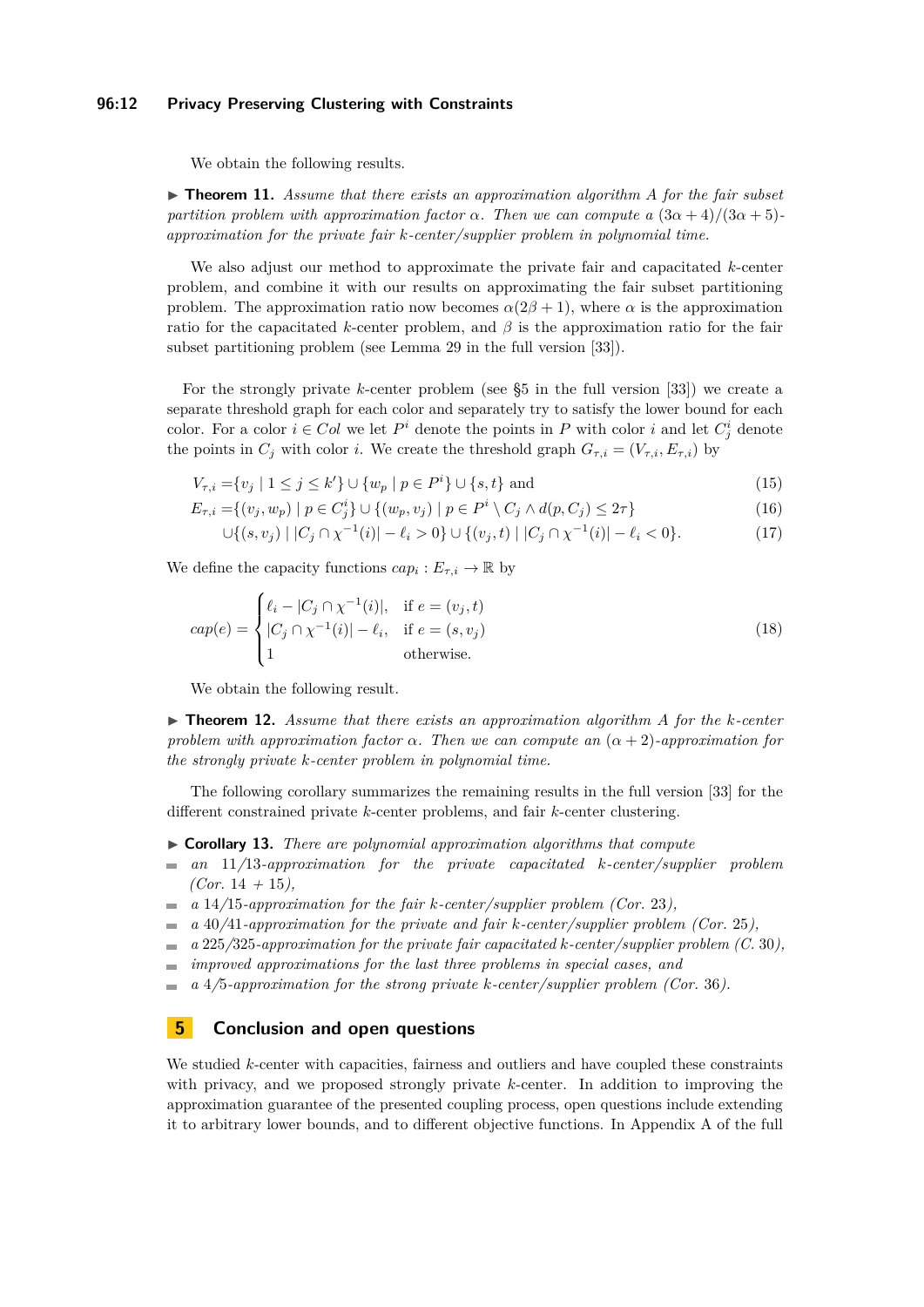version [\[33\]](#page-13-0), we present a bicriteria result for facility location that violates the lower bounds. For *k*-median, a similar procedure is not known at all so far. Finally, the question how to obliviously add other constraints than privacy is completely open, too.

#### **References**

- <span id="page-12-4"></span>**1** Ankit Aggarwal, Anand Louis, Manisha Bansal, Naveen Garg, Neelima Gupta, Shubham Gupta, and Surabhi Jain. A 3-approximation algorithm for the facility location problem with uniform capacities. *Mathematical Programming*, 141(1-2):527–547, 2013.
- <span id="page-12-9"></span>**2** Gagan Aggarwal, Tomas Feder, Krishnaram Kenthapadi, Rajeev Motwani, Rina Panigrahy, Dilys Thomas, and An Zhu. Approximation algorithms for k-anonymity. In *Proceedings of the International Conference on Database Theory (ICDT 2005)*, November 2005. URL: <http://ilpubs.stanford.edu:8090/645/>.
- <span id="page-12-8"></span>**3** Gagan Aggarwal, Rina Panigrahy, Tomás Feder, Dilys Thomas, Krishnaram Kenthapadi, Samir Khuller, and An Zhu. Achieving anonymity via clustering. *ACM Transaction on Algorithms*, 6(3):49:1–49:19, 2010.
- <span id="page-12-10"></span>**4** Sara Ahmadian and Chaitanya Swamy. Approximation algorithms for clustering problems with lower bounds and outliers. In *43rd International Colloquium on Automata, Languages, and Programming, (ICALP)*, pages 69:1–69:15, 2016.
- <span id="page-12-7"></span>**5** Hyung-Chan An, Aditya Bhaskara, Chandra Chekuri, Shalmoli Gupta, Vivek Madan, and Ola Svensson. Centrality of trees for capacitated k-center. *Mathematical Programming*, 154(1-2):29–53, 2015.
- <span id="page-12-1"></span>**6** Vijay Arya, Naveen Garg, Rohit Khandekar, Adam Meyerson, Kamesh Munagala, and Vinayaka Pandit. Local search heuristics for k-median and facility location problems. *SIAM Journal on Computing*, 33(3):544–562, 2004.
- <span id="page-12-5"></span>**7** Manisha Bansal, Naveen Garg, and Neelima Gupta. A 5-approximation for capacitated facility location. In *20th Annual European Symposium on Algorithms (ESA)*, pages 133– 144, 2012.
- <span id="page-12-3"></span>**8** Judit Bar-Ilan, Guy Kortsarz, and David Peleg. How to allocate network centers. *Journal of Algorithms*, 15(3):385–415, 1993.
- <span id="page-12-2"></span>**9** Jaroslaw Byrka, Thomas Pensyl, Bartosz Rybicki, Aravind Srinivasan, and Khoa Trinh. An improved approximation for *k*-median and positive correlation in budgeted optimization. *ACM Transactions on Algorithms*, 13(2):23:1–23:31, 2017.
- <span id="page-12-14"></span>**10** Deeparnab Chakrabarty, Prachi Goyal, and Ravishankar Krishnaswamy. The non-uniform *k*-center problem. In *Proceedings of the 43rd International Colloquium on Automata, Languages, and Programming (ICALP)*, volume 55 of *LIPIcs. Leibniz Int. Proc. Inform.*, pages Art. No. 67, 15. Schloss Dagstuhl. Leibniz-Zent. Inform., Wadern, 2016.
- <span id="page-12-0"></span>**11** Moses Charikar, Sudipto Guha, Éva Tardos, and David B. Shmoys. A constant-factor approximation algorithm for the k-median problem. *Journal of Computer and System Sciences*, 65(1):129–149, 2002.
- <span id="page-12-12"></span>**12** Moses Charikar, Samir Khuller, David M. Mount, and Giri Narasimhan. Algorithms for facility location problems with outliers. In *Proceedings of the 12th Annual Symposium on Discrete Algorithms (SODA)*, pages 642–651, 2001.
- <span id="page-12-13"></span>**13** Danny Z. Chen, Jian Li, Hongyu Liang, and Haitao Wang. Matroid and knapsack center problems. *Algorithmica*, 75(1):27–52, 2016.
- <span id="page-12-11"></span>**14** Flavio Chierichetti, Ravi Kumar, Silvio Lattanzi, and Sergei Vassilvitskii. Fair clustering through fairlets. In *Advances in Neural Information Processing Systems 30: Annual Conference on Neural Information Processing Systems 2017 (NIPS)*, pages 5036–5044, 2017.
- <span id="page-12-6"></span>**15** Marek Cygan, MohammadTaghi Hajiaghayi, and Samir Khuller. LP rounding for k-centers with non-uniform hard capacities. In *53rd Annual IEEE Symposium on Foundations of Computer Science (FOCS)*, pages 273–282, 2012.